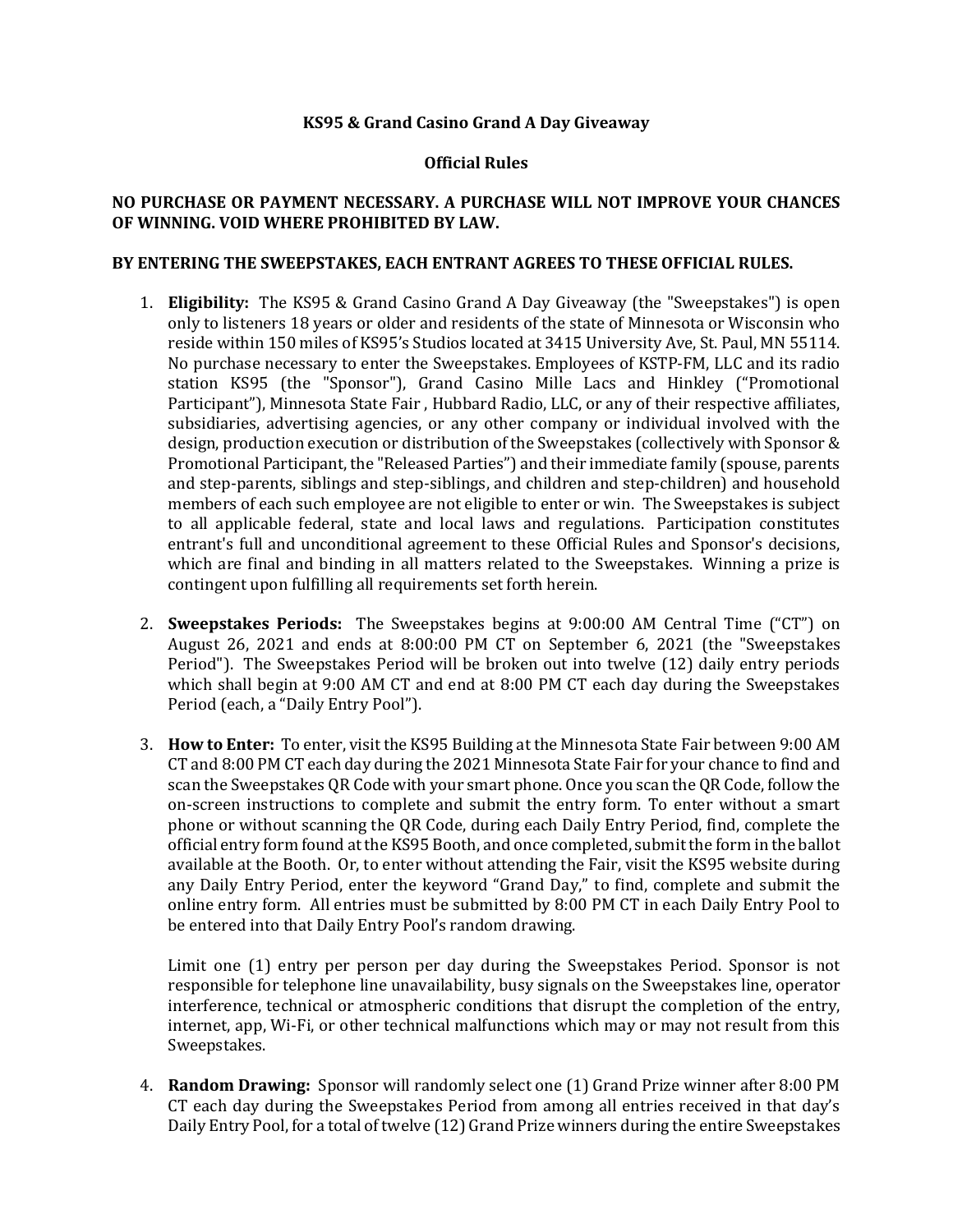Period. Winners will be notified by email or telephone on or about the day immediately following the applicable random drawing. Sponsor will make up to two (2) attempts to reach each potential winner. In the event the Sponsor is unable to reach the potential winner after two (2) attempts, that potential winner will forfeit their right to the Prize, and an alternate will be selected, time permitting. Odds of winning depend on the number of eligible entries received in the applicable Daily Entry Pool. Non-winning entries from any Daily Entry Pool will NOT roll over to subsequent Daily Entry Pools.

5. **Prizes and Approximate Retail Values ("ARVs") – Twelve (12) Grand Prizes (**one (1) per Daily Entry Pool**) –** \$1,000.00. ARV: \$1000.00 each. Prize consists of only those items specifically listed as part of the prize. Taxes are winners' sole responsibility. Prize may not be transferrable or substituted. Sponsor reserves the right to substitute any prize, or portion thereof, for any reason at Sponsor's sole discretion. Any limitations on any prize will be provided at the time the prize is awarded.

The winners must meet the eligibility requirements as set forth in Paragraph 1 of these Official Rules. Winners are responsible for paying all applicable income taxes associated with accepting their Prize. Winners may be required to sign a liability and/or publicity release, and a W9 tax form ("Prize Release") prior to issuance of a prize. A 1099 form may be submitted to all appropriate taxing authorities. Sponsor may substitute any prize, or portion thereof, for one of equal or greater value for any or no reason at Sponsor's sole discretion.

- 6. **Claiming the Prize:** Upon winner verification, **as a condition of being named an official winner,** the winner must claim his/her prize in person at KS95 Studios located at 3415 University Ave, St. Paul, MN 55114 during normal business hours (Monday-Friday, 9:00 a.m. to 5:00 p.m.) within **ten (10) business days** of the day he or she wins to verify that he/she is the qualified winner and must sign a Publicity and Liability Release ("Release") upon (and as a condition of) picking up the Prize. Failure to comply with this deadline shall be deemed to be the winner's forfeiture of his or her right to claim the Prize. The winner must prove he or she is a qualified winner by presenting acceptable identification ( $e.g.,$  state driver's license; state issued identification card; valid passport with address verification; or birth certificate with social security card and photo identification and address verification). If a winner cannot prove he or she is a qualified winner, the prize will not be awarded.
- 7. **Participation Conditions/Release/Consent to use Likeness:** By participating, each participant agrees to: (a) comply with and be bound by these Official Rules and the decisions of the Sponsor which are binding and final in all matters relating to this Sweepstakes; (b) release and hold harmless the Released Parties from and against any and all claims, expenses, and liability, including, but not limited to, negligence and damages of any kind to persons and property, including, but not limited to, invasion of privacy (under appropriation, intrusion, public disclosure of private facts, false light in the public eye or other legal theory), defamation, slander, libel, violation of right of publicity, infringement of trademark, copyright or other intellectual property rights, property damage, or death or personal injury arising out of or relating to a participant's participation in this Sweepstakes, and acceptance or use or misuse of prize; (c) indemnify, defend and hold harmless the Released Parties from and against any and all claims, expenses, and liabilities (including reasonable attorney's fees) arising out of or relating to an entrant's participation in the Sweepstakes and/or entrant's acceptance, use or misuse of prize; and (d) allow Sponsor's use for promotional purposes of his/her likeness, voice and/or address (city/state) without any additional compensation. By calling in to participate in this Contest, each participant consents to his or her voice and telephone conversation being recorded and/or broadcast.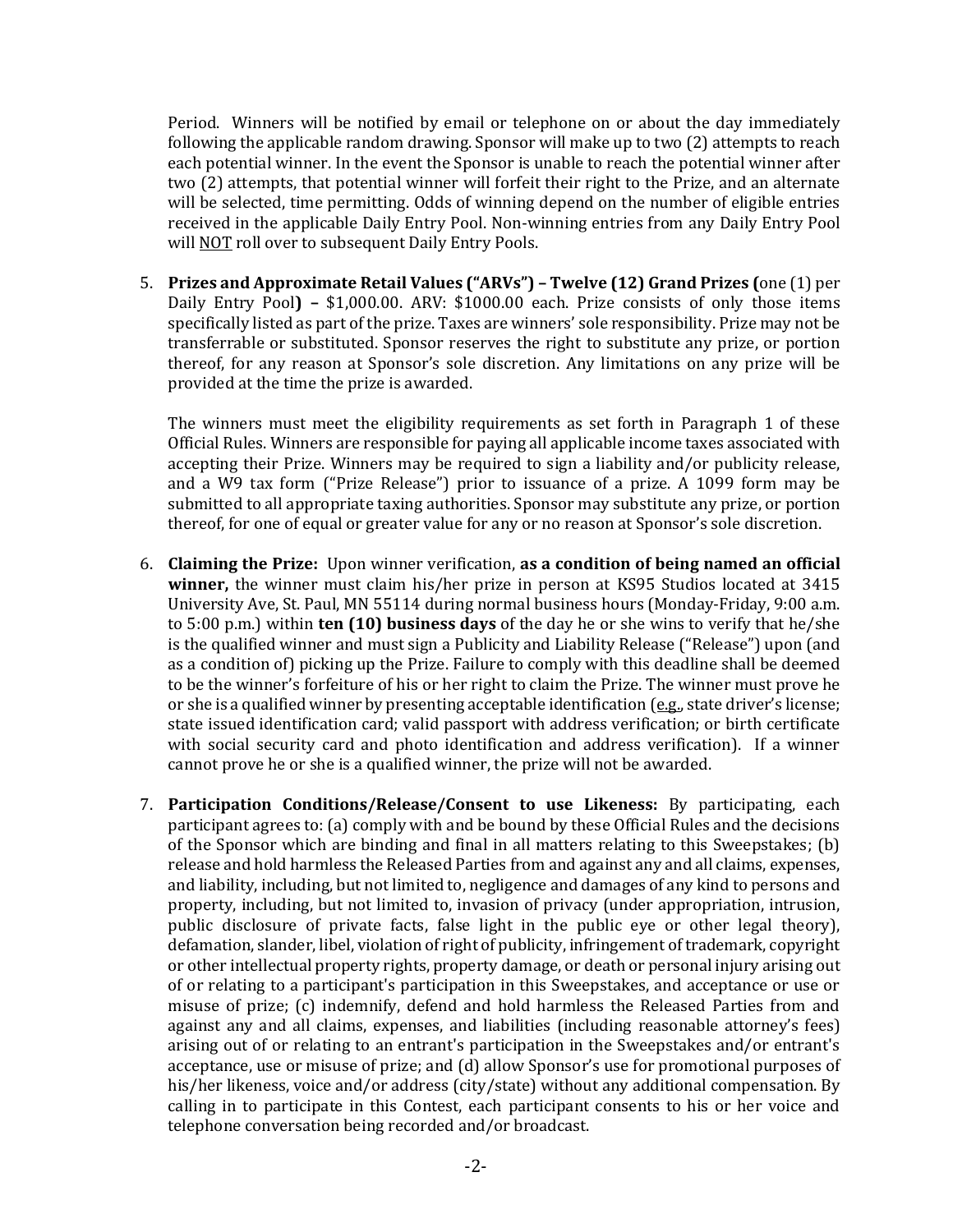- 8. **General Conditions:** Sponsor reserves the right to cancel, suspend and/or modify the Sweepstakes, or any part of it, for any reason whatsoever, including, without limitation, fire, flood, natural or man-made epidemic of health or other means, earthquake, explosion, labor dispute or strike, act of God or public enemy, satellite or equipment failure, riot or civil disturbance, terrorist threat or activity, war (declared or undeclared) or any federal state or local government law, order, or regulation, public health crisis, order of any court or jurisdiction or if any fraud, technical failures or any other factor beyond Sponsor's reasonable control impairs the integrity or proper functioning of the Sweepstakes, as determined by Sponsor in its sole discretion. Sponsor reserves the right, in its sole discretion, to disqualify any individual it finds to be tampering with the participation process or the operation of the Sweepstakes or to be acting in violation of these Official Rules or any other promotion or in an unsportsmanlike or disruptive manner. Any attempt by any person to deliberately undermine the legitimate operation of the Sweepstakes may be a violation of criminal and civil law, and, should such an attempt be made, Sponsor reserves the right to seek damages from any such person to the fullest extent permitted by law. Only the type and quantity of prizes described in these Official Rules will be awarded. The invalidity or unenforceability of any provision of these rules shall not affect the validity or enforceability of any other provision. In the event that any provision is determined to be invalid or otherwise unenforceable or illegal, these rules shall otherwise remain in effect and shall be construed in accordance with their terms as if the invalid or illegal provision were not contained herein. Sponsor's failure to enforce any term of these Official Rules shall not constitute a waiver of that provision.
- 9. **Limitations of Liability:** The Released Parties as set forth above are not responsible for: (1) any incorrect or inaccurate information, whether caused by entrants, printing errors or by any of the equipment or programming associated with or utilized in the Sweepstakes; (2) technical failures of any kind, including, but not limited, to malfunctions, interruptions or disconnections in phone lines or network hardware or software; (3) unauthorized human intervention in any part of the participation process or the Sweepstakes; (4) technical or human error which may occur in the administration of the Sweepstakes or the processing of phone calls; or (5) any injury or damage to persons or property which may be caused, directly or indirectly, in whole or in part, from entrant's participation in the Sweepstakes or receipt or use or misuse of any Prize.
- 10. **Privacy Policies and Data Collection:** Information provided by you for this Sweepstakes on the entry form is subject to Sponsor's privacy policy located at: [http://corporate.hubbardradio.com/privacy-policy/.](http://corporate.hubbardradio.com/privacy-policy/) By entering this Sweepstakes, each entrant agrees that the Sponsor has the right to contact the entrant by phone, direct message, or email accounts provided on the entry form to administer and fulfill this Sweepstakes.
- 11. **Disputes/Governing Law:** Except where prohibited, entrant agrees that: (1) any and all disputes, claims and causes of action arising out of or connected with this Sweepstakes or the prize awarded shall be resolved individually, without resort to any form of class action, and exclusively by the appropriate federal or state court of Minnesota; (2) any and all claims, judgments and awards shall be limited to actual out-of-pocket costs incurred, including costs associated with entering this Sweepstakes, but in no event attorneys' or legal fees; and (3) unless otherwise prohibited, under no circumstances will entrant be permitted to obtain awards for, and entrant hereby waives all rights to claim, indirect, punitive, incidental and consequential damages and any other damages, other than for actual out-of-pocket expenses, and any and all rights to have damages multiplied or otherwise increased. All issues and